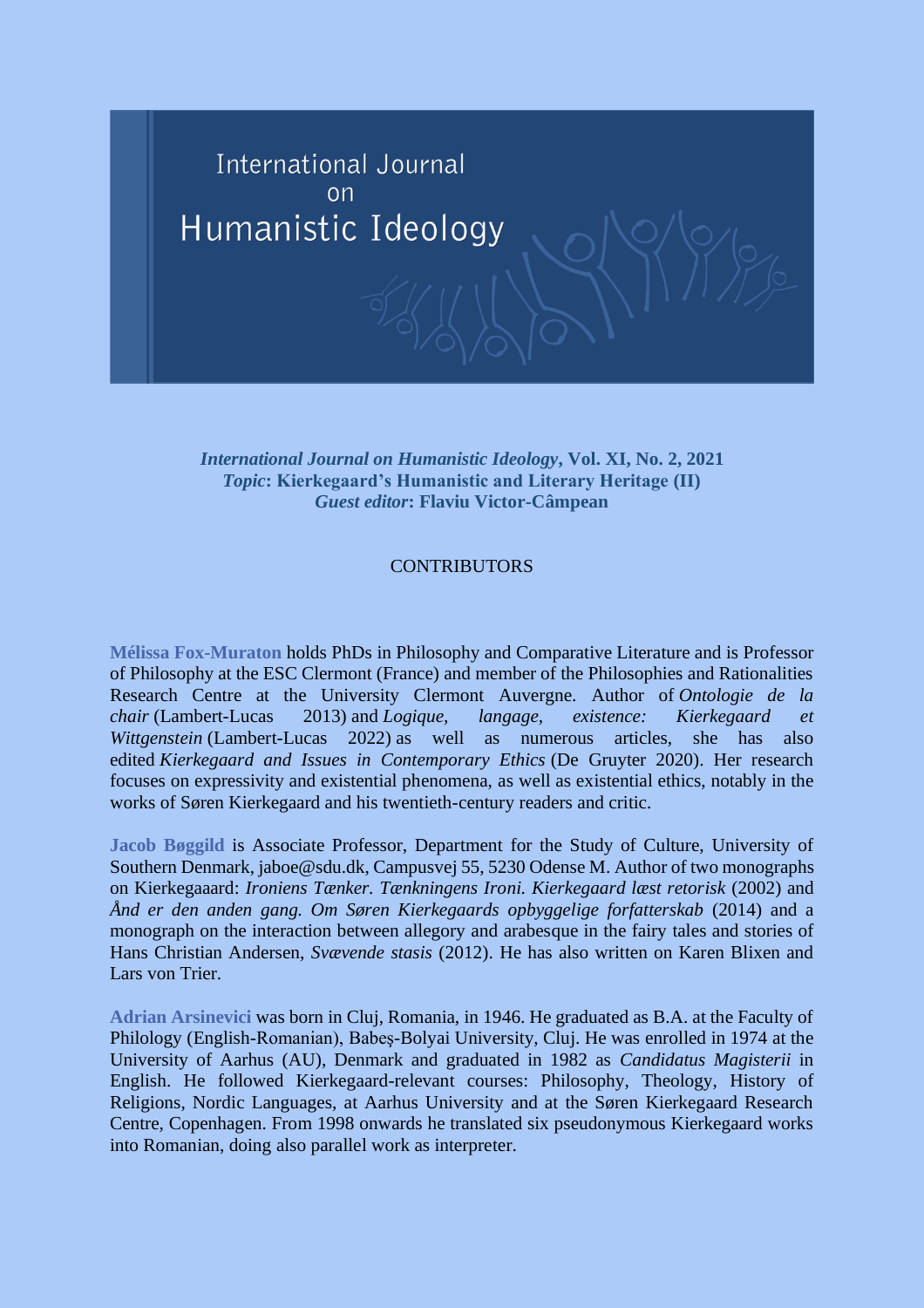**Catalina Elena Dobre** has a PhD in Philosophy at "A. I. Cuza" University, Iasi, Romania, with a thesis on Kierkegaard's thought. She has several publications, among which: *Max Picard. La filosofía como renacer espiritual* (Gedisa, 2020)*; La nostalgia de Cioran* (Thémata, 2020)*; De la Bildung a la edificación como poética de lo femenino en el pensamiento de Søren Kierkegaard: una interpretación en diálogo con el romanticismo alemán* (IF Press, 2015). She is a professor of philosophy at Universidad Iberoamericana Mexico City, and since 2019 she coordinates a research group of philosophy and gastronomy. She is a member of the *Sociedad Iberoamericana de Estudios Kierkegaardianos* and the director of the journal *Estudios Kierkegaardianos. Revista de Filosofía*.

**Rafael García Pavón** has a PhD in Philosophy, on Kierkegaard's thought, at Universidad Iberoamericana in Mexico City. He has published extensively on Kierkegaard and in other fields of philosophy: *El problema de la comunicación en Søren A. Kierkegaard. Su debate con Hegel* (IF Press, 2011)*; Contemporaneidad y Fe en el pensamiento de Søren A. Kierkegaard. O el instante de la eternidad en el tiempo* (EAE, 2012)*; Filosofía cinemática como ética del porvenir. Recuperar y recomenzar el tiempo perdido* (IF Press, 2018). He is currently a professor and researcher in applied ethics, Kierkegaard's thought, and cinematic philosophy as an ethics of time at Universidad Iberoamericana and Universidad Panamericana Mexico City. He is a member of the *Sociedad Iberoamericana de Estudios Kierkegaardianos*.

**Rick Anthony Furtak** is Associate Professor of Philosophy at Colorado College. He is a past President of the Søren Kierkegaard Society, and much of his work deals with existential thought and writing, in addition to the philosophy of emotions and the relations between philosophy and literature. His recent books include *Knowing Emotions* and *The Sonnets of Rainer Maria Rilke*. He is currently working on the themes of love and subjectivity in Proust's fiction.

**Zoltán Gyenge** is Professor at the Department of Philosophy and Dean of the Faculty of Humanities and Social Sciences of the University of Szeged (Hungary). Education: Szeged, Budapest, Vienna, Heidelberg. He is co-editor of Hungarian Søren Kierkegaard Edition. He has published several books on Kierkegaard, Schelling and Nietzsche e.g. *Kierkegaard* (2007, 2018), *Schelling* (2005). Selected publications: *Schelling as a Transitional Figure from Idealism to Existentialism,* Palgrave, (2020), *Faith and Existence. A Study of S. Kierkegaard's Concepcion of Faith*, Routledge (2017), *Diesseits oder Jenseits von Gut und Böse: Gott und das Irrationale bei Böhme, Schelling und Kierkegaard,* Mohr Siebeck (2013). *The Heteronomy of sin.: Richard, Agamemnon or perhaps Abraham?* Vrin (2009). *Ähnlichkeiten und Diskrepanzen.: Nietzsche und Kierkegaard in der ungarischen Rezeption,* Walter de Gruyter (2012).

**Anne-Christine Habbard** is professor of philosophy at the University of Lille, France. Her field of specialty is Kierkegaard on the one hand, and political philosophy, specifically in its intersection with geography and the metaphysics of space, on the other. She heads an international research project on "Landscape and Largesse", and her next publication will be a study on *Space and Power*.

**Abrahim H. Khan** is a professor in the Faculty of Divinity, Trinity College, University of Toronto, and cross-appointed to the Graduate Department for the Study of Religion. His teaching, research and publication, span Kierkegaard's thought; cross-cultural and comparative studies in religion; philosophy of religion; philosophical-theological ethics; religion, healing, and medicine; religion and international diplomacy. His publication include *Salighed as Happiness: Kierkegaard on the Concept Salighed* , and *The Actualized Individual* (2013).